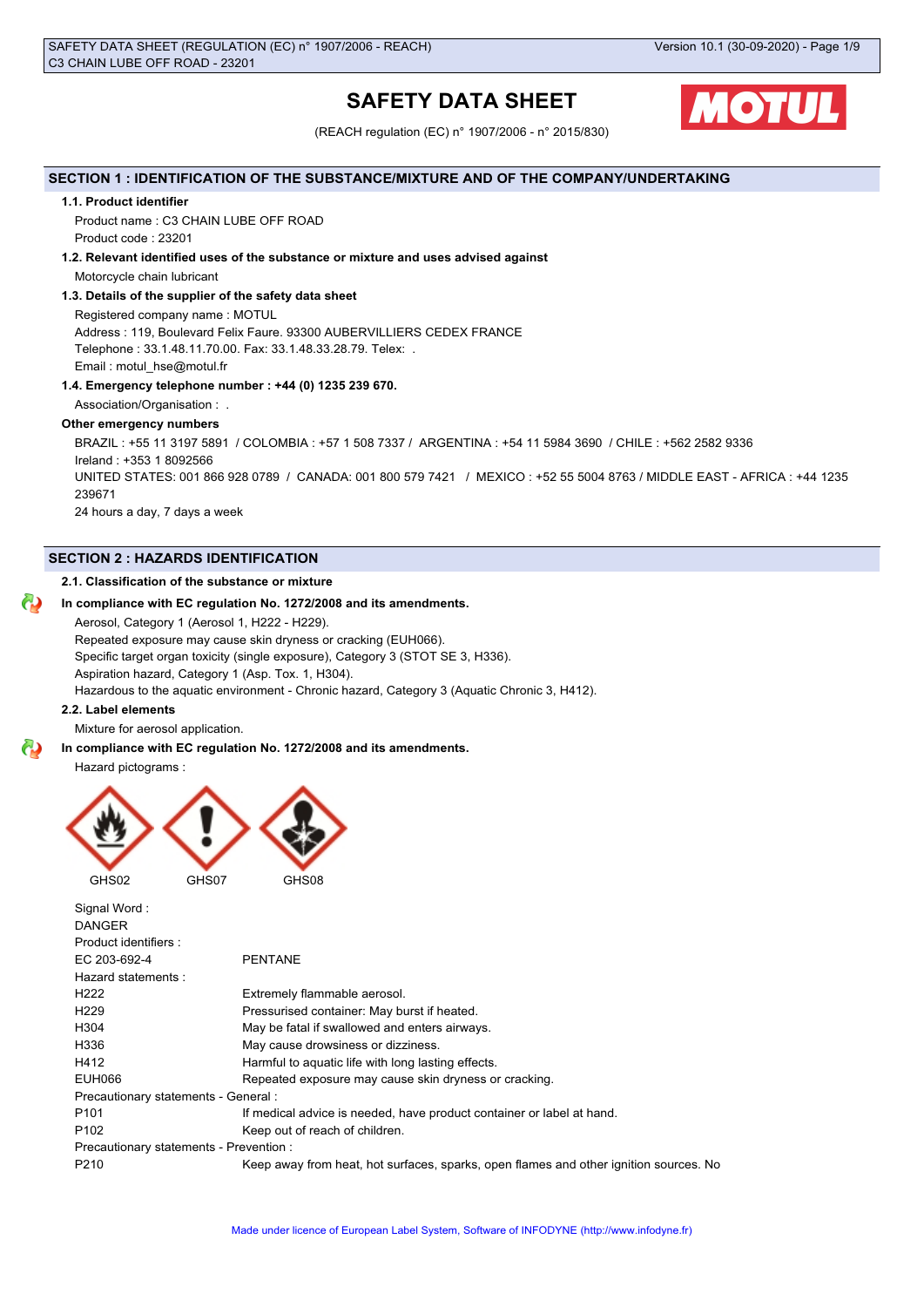|                                       | smoking.                                                                    |
|---------------------------------------|-----------------------------------------------------------------------------|
| P <sub>211</sub>                      | Do not spray on an open flame or other ignition source.                     |
| P <sub>251</sub>                      | Do not pierce or burn, even after use.                                      |
| P <sub>261</sub>                      | Avoid breathing spray.                                                      |
| P <sub>271</sub>                      | Use only outdoors or in a well-ventilated area.                             |
| P273                                  | Avoid release to the environment.                                           |
| Precautionary statements - Response : |                                                                             |
| $P301 + P310$                         | IF SWALLOWED: Immediately call a POISON CENTER/doctor/                      |
| P331                                  | Do NOT induce vomiting.                                                     |
| Precautionary statements - Storage :  |                                                                             |
| $P410 + P412$                         | Protect from sunlight. Do no expose to temperatures exceeding 50 °C/122 °F. |
| Precautionary statements - Disposal : |                                                                             |
| P <sub>501</sub>                      | Dispose of contents / container according to prefectural ordinances.        |
| 2.3. Other hazards                    |                                                                             |

The mixture does not contain substances classified as 'Substances of Very High Concern' (SVHC) >= 0.1% published by the European CHemicals Agency (ECHA) under article 57 of REACH: http://echa.europa.eu/fr/candidate-list-table The mixture fulfils neither the PBT nor the vPvB criteria for mixtures in accordance with annexe XIII of the REACH regulations EC 1907/2006.

### **SECTION 3 : COMPOSITION/INFORMATION ON INGREDIENTS**

#### **3.2. Mixtures**

**Composition :**

| Identification                  | (EC) 1272/2008             | Note  | $\frac{0}{0}$         |
|---------------------------------|----------------------------|-------|-----------------------|
| CAS: 106-97-8                   | GHS02                      | $[1]$ | $25 \le x \% \le 50$  |
| EC: 203-448-7                   | Dgr                        | $[7]$ |                       |
| REACH: 01-2119474691-32         | Flam. Gas 1, H220          |       |                       |
|                                 | Press. Gas, H280           |       |                       |
| <b>BUTANE</b>                   |                            |       |                       |
| CAS: 109-66-0                   | GHS09, GHS07, GHS08, GHS02 | $[1]$ | $10 \le x \% \le 25$  |
| EC: 203-692-4                   | Dgr                        |       |                       |
| REACH: 01-2119459286-30         | Flam. Liq. 1, H224         |       |                       |
|                                 | Asp. Tox. 1, H304          |       |                       |
| <b>PENTANE</b>                  | STOT SE 3, H336            |       |                       |
|                                 | Aquatic Chronic 2, H411    |       |                       |
|                                 | EUH:066                    |       |                       |
|                                 |                            |       |                       |
| EC: 927-241-2                   | GHS07, GHS08, GHS02        |       | $10 \le x \% \le 25$  |
| REACH: 01-2119471843-32         | Dgr                        |       |                       |
|                                 | Flam. Liq. 3, H226         |       |                       |
| HYDROCARBONS C9-C10, N-ALKANES, | Asp. Tox. 1, H304          |       |                       |
| ISO ALKANES, CYCLICS<2%         | STOT SE 3, H336            |       |                       |
| <b>AROMATICS</b>                | Aquatic Chronic 3, H412    |       |                       |
|                                 | EUH:066                    |       |                       |
|                                 |                            |       |                       |
| CAS: 74-98-6                    | GHS02                      | $[1]$ | $2.5 \le x \% \le 10$ |
| EC: 200-827-9                   | Dgr                        | $[7]$ |                       |
| REACH: 01-2119486944-21         | Flam. Gas 1, H220          |       |                       |
|                                 | Press. Gas, H280           |       |                       |
| <b>PROPANE</b>                  |                            |       |                       |
| CAS: 75-28-5                    | GHS02                      | $[1]$ | $1 \le x \% \le 2.5$  |
| EC: 200-857-2                   | Dgr                        | $[7]$ |                       |
| REACH: 01-2119485395-27         | Flam. Gas 1, H220          |       |                       |
|                                 | Press. Gas, H280           |       |                       |
| <b>BUTANE</b>                   |                            |       |                       |

(Full text of H-phrases: see section 16)

# **Information on ingredients :**

# [7] Propellant gas

[1] Substance for which maximum workplace exposure limits are available.

# **SECTION 4 : FIRST AID MEASURES**

As a general rule, in case of doubt or if symptoms persist, always call a doctor. NEVER induce swallowing by an unconscious person.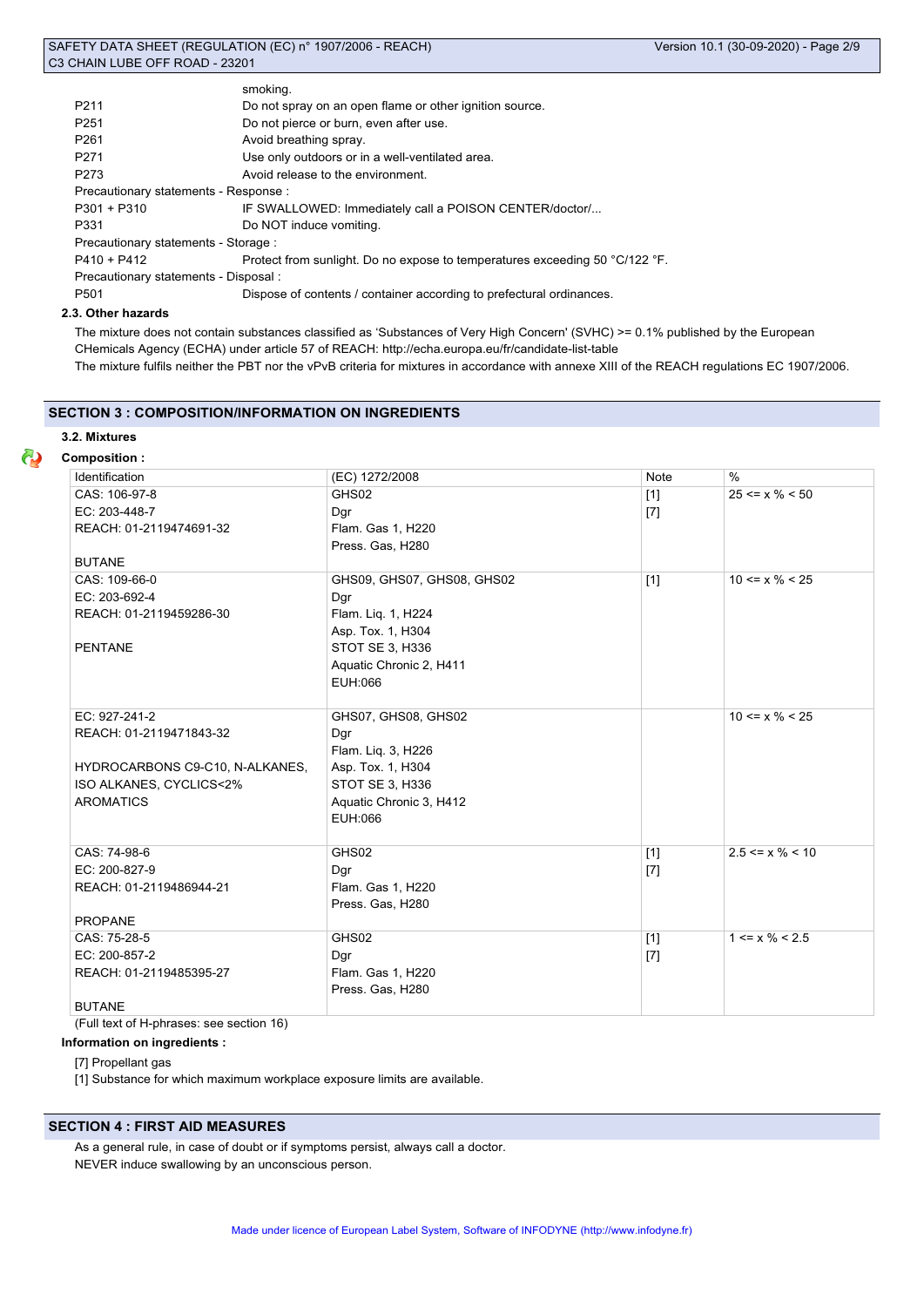### **4.1. Description of first aid measures**

### **In the event of exposure by inhalation :**

In the event of massive inhalation, remove the person exposed to fresh air. Keep warm and at rest.

If the person is unconscious, place in recovery position. Notify a doctor in all events, to ascertain whether observation and supportive hospital care will be necessary.

If breathing is irregular or has stopped, effect mouth-to-mouth resuscitation and call a doctor.

Apply resuscitation techniques. Prolonged clinical monitoring may be necessary.

#### **In the event of splashes or contact with eyes :**

Wash thoroughly with fresh, clean water for 15 minutes holding the eyelids open.

### **In the event of splashes or contact with skin :**

Remove contaminated clothing and wash the skin thoroughly with soap and water or a recognised cleaner.

Watch out for any remaining product between skin and clothing, watches, shoes, etc.

If the contaminated area is widespread and/or there is damage to the skin, a doctor must be consulted or the patient transferred to hospital. Immediately remove all soiled clothing.

#### **In the event of swallowing :**

Do not give the patient anything orally.

In the event of swallowing, if the quantity is small (no more than one mouthful), rinse the mouth with water and consult a doctor. Seek medical attention, showing the label.

If swallowed accidentally, call a doctor to ascertain whether observation and hospital care will be necessary. Show the label.

If swallowed accidentally, do not allow to drink, do not induce vomiting and transfer to hospital immediately by ambulance. Show the label to the doctor.

#### **4.2. Most important symptoms and effects, both acute and delayed**

No data available.

#### **4.3. Indication of any immediate medical attention and special treatment needed**

No data available.

### **SECTION 5 : FIREFIGHTING MEASURES**

### Flammable.

Chemical powders, carbon dioxide and other extinguishing gas are suitable for small fires.

#### **5.1. Extinguishing media**

Keep packages near the fire cool, to prevent pressurised containers from bursting.

#### **Suitable methods of extinction**

In the event of a fire, use :

- sprayed water or water mist
- water with AFFF (Aqueous Film Forming Foam) additive
- halon
- foam
- multipurpose ABC powder
- BC powder
- carbon dioxide (CO2)

Prevent the effluent of fire-fighting measures from entering drains or waterways.

### **Unsuitable methods of extinction**

In the event of a fire, do not use : - water jet

#### **5.2. Special hazards arising from the substance or mixture**

A fire will often produce a thick black smoke. Exposure to decomposition products may be hazardous to health.

Do not breathe in smoke.

In the event of a fire, the following may be formed :

- carbon monoxide (CO)
- carbon dioxide (CO2)

# **5.3. Advice for firefighters**

Due to the toxicity of the gas emitted on thermal decomposition of the products, fire-fighting personnel are to be equipped with autonomous insulating breathing apparatus.

### **SECTION 6 : ACCIDENTAL RELEASE MEASURES**

#### **6.1. Personal precautions, protective equipment and emergency procedures**

Consult the safety measures listed under headings 7 and 8. Spilled product may make surfaces slippery.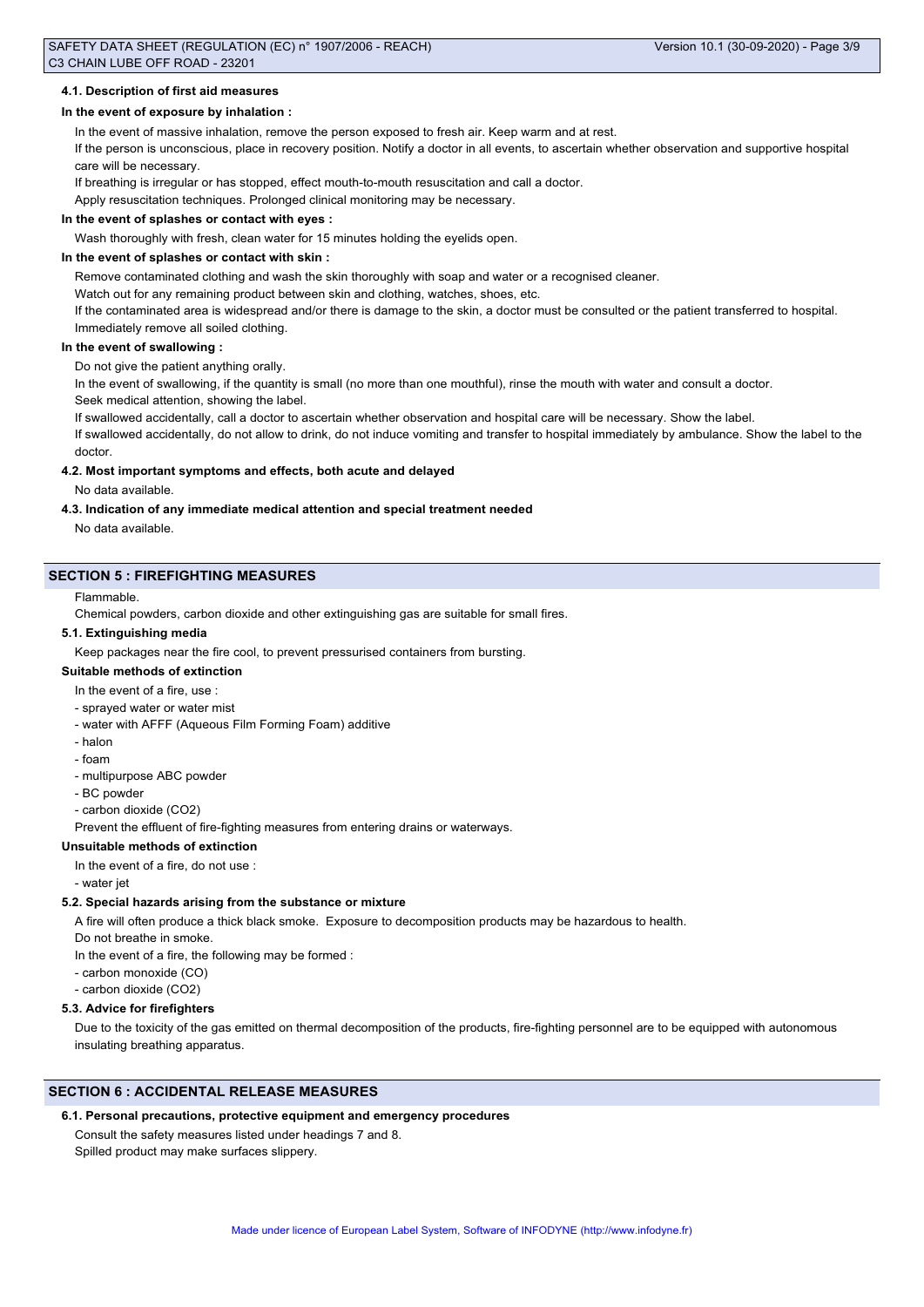### **For non first aid worker**

Because of the organic solvents contained in the mixture, eliminate sources of ignition and ventilate the area.

Avoid inhaling the vapors.

Avoid any contact with the skin and eyes.

If a large quantity has been spilt, evacuate all personnel and only allow intervention by trained operators equipped with safety apparatus.

#### **For first aid worker**

First aid workers will be equipped with suitable personal protective equipment (See section 8).

#### **6.2. Environmental precautions**

Contain and control the leaks or spills with non-combustible absorbent materials such as sand, earth, vermiculite, diatomaceous earth in drums for waste disposal.

Prevent any material from entering drains or waterways.

If the product contaminates waterways, rivers or drains, alert the relevant authorities in accordance with statutory procedures

Use drums to dispose of collected waste in compliance with current regulations (see section 13).

### **6.3. Methods and material for containment and cleaning up**

Clean preferably with a detergent, do not use solvents.

In case of accidental release neutralize with sand or inert material ............................................

### **6.4. Reference to other sections**

No data available.

### **SECTION 7 : HANDLING AND STORAGE**

Requirements relating to storage premises apply to all facilities where the mixture is handled.

### **7.1. Precautions for safe handling**

Always wash hands after handling.

Remove and wash contaminated clothing before re-using.

Ensure that there is adequate ventilation, especially in confined areas.

Remove contaminated clothing and protective equipment before entering eating areas.

To be translated (XML)

Spray in short bursts, without prolonged spraying.

Follow standard health and safety rules on account of flammability.

#### **Fire prevention :**

Handle in well-ventilated areas.

Vapours are heavier than air. They can spread along the ground and form mixtures that are explosive with air.

Prevent the formation of flammable or explosive concentrations in air and avoid vapor concentrations higher than the occupational exposure limits.

Do not spray on a naked flame or any incandescent material.

Do not pierce or burn, even after use.

Never inhale this mixture.

Use the mixture in premises free of naked flames or other sources of ignition and ensure that electrical equipment is suitably protected.

Keep packages tightly closed and away from sources of heat, sparks and naked flames.

Do not use tools which may produce sparks. Do not smoke.

Prevent access by unauthorised personnel.

Take precautionary measures against static discharges by bonding and grounding equipment.

#### **Recommended equipment and procedures :**

For personal protection, see section 8.

Observe precautions stated on label and also industrial safety regulations.

Do not breathe in aerosols.

Avoid inhaling vapors.

Avoid inhaling vapors. Carry out any industrial operation which may give rise to this in a sealed apparatus.

Provide vapor extraction at the emission source and also general ventilation of the premises.

Also provide breathing apparatus for certain short tasks of an exceptional nature and for emergency interventions.

In all cases, recover emissions at source.

Packages which have been opened must be reclosed carefully and stored in an upright position.

Ensure good ventilation at the workplace

Keep in original container. Do not pierce of burn, even after usage.

Storage and handling instructions applicable to pressurised gases.

### **Prohibited equipment and procedures :**

No smoking, eating or drinking in areas where the mixture is used.

Never open the packages under pressure.

Do not breathe fumes, vapour, spray.

Avoid high temperatures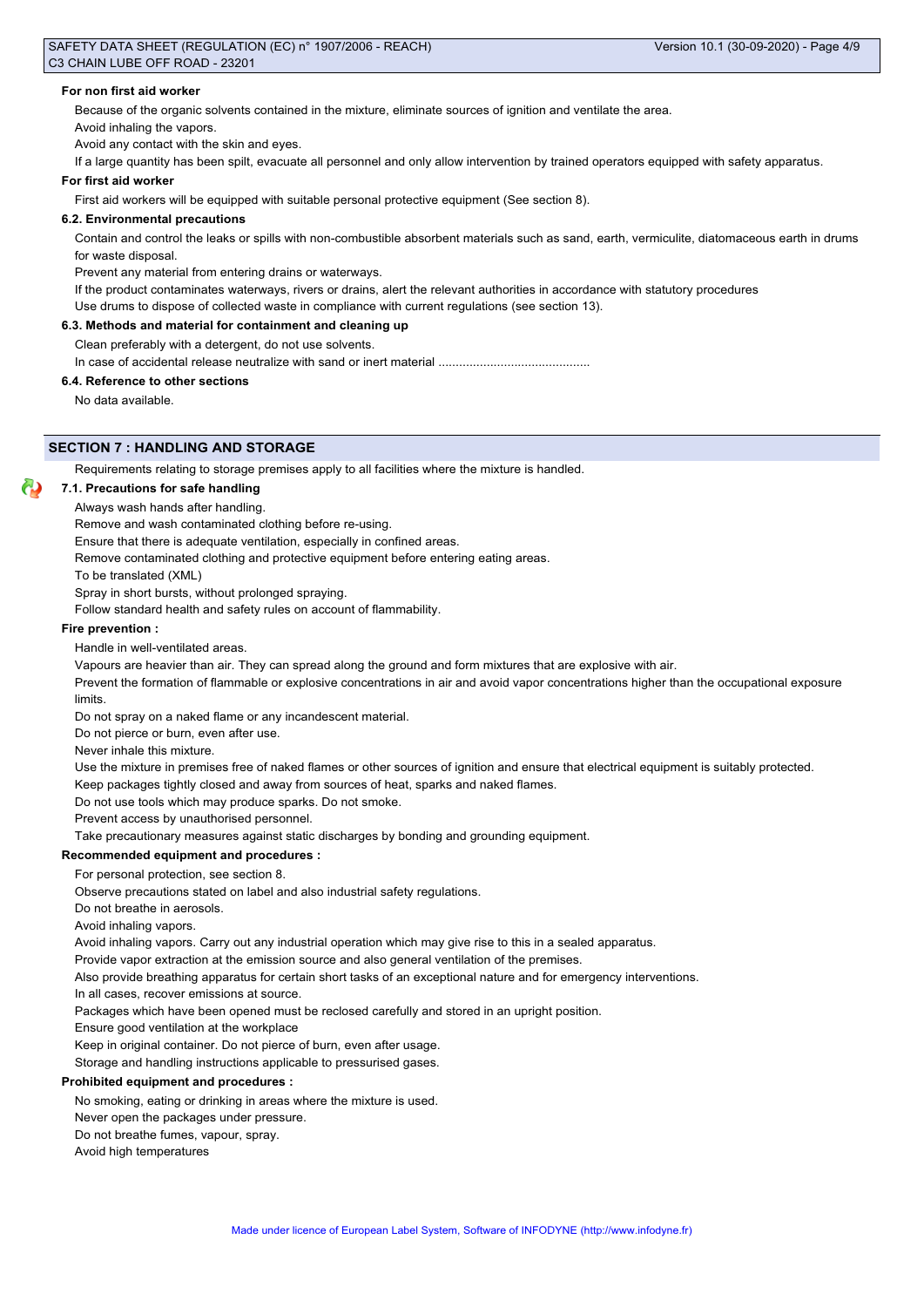#### **7.2. Conditions for safe storage, including any incompatibilities**

No data available.

#### **Storage**

Keep out of reach of children.

Keep the container tightly closed in a dry, well-ventilated place.

Keep away from food and drink, including those for animals.

Keep away from all sources of ignition - do not smoke.

Keep well away from all sources of ignition, heat and direct sunlight.

The floor must be impermeable and form a collecting basin so that, in the event of an accidental spillage, the liquid cannot spread beyond this area.

Pressurised container: protect from sunlight and do not expose to temperatures exceeding 50°C.

### **Packaging**

Always keep in packaging made of an identical material to the original.

### **7.3. Specific end use(s)**

No data available.

### **SECTION 8 : EXPOSURE CONTROLS/PERSONAL PROTECTION**

#### **8.1. Control parameters**

#### **Occupational exposure limits :**

- European Union (2019/1831, 2017/2398, 2017/164, 2009/161, 2006/15/CE, 2000/39/CE, 98/24/CE) : CAS  $\vert$  VME-mg/m3 :  $\vert$  VME-ppm :  $\vert$  VLE-mg/m3 :  $\vert$  VLE-ppm : Notes : 109-66-0 3000 1000 - - - - ACGIH TLV (American Conference of Governmental Industrial Hygienists, Threshold Limit Values, 2010) : CAS TWA : STEL : Ceiling : Definition : Criteria : 106-97-8 1000 ppm 109-66-0 600 ppm 74-98-6 1000 ppm 75-28-5 1000 ppm - Germany - AGW (BAuA - TRGS 900, 08/08/2019) : CAS VME : VME : VME : Excess Notes 106-97-8 1000 ppm 4(II) 2400 mg/m<sup>3</sup> 109-66-0 | 1000 ppm 2(II) 3000 mg/m³ 74-98-6 and 1000 ppm and 1000 ppm and 1000 pm and 1000 pm and 14(II) 1800 mg/m³ 75-28-5 1000 ppm 4(II) 2400 mg/m<sup>3</sup> - France (INRS - ED984 / 2019-1487) : CAS VME-ppm : VME-mg/m3 : VLE-ppm : VLE-mg/m3 : Notes : TMP No :

### - UK / WEL (Workplace exposure limits, EH40/2005, 2011) :

| CAS      | TWA:                   | STEL:      | Ceiling: | Definition: | Criteria: |  |
|----------|------------------------|------------|----------|-------------|-----------|--|
| 106-97-8 | 600 ppm                | 750 ppm    |          | Carc        |           |  |
|          | 1450 mg/m3             | 1810 mg/m3 |          |             |           |  |
| 109-66-0 | 600 ppm                | - ppm      |          |             |           |  |
|          | 1800 mg/m <sup>3</sup> | - $mg/m3$  |          |             |           |  |

#### **8.2. Exposure controls**

#### **Appropriate engineering controls**

Ensure adequate ventilation, if possible with extractor fans at work posts and appropriate general extraction. Personnel shall wear regularly laundered overalls.

106-97-8 800 1900 - - - - 109-66-0 | 1000 | 3000 | - | - | - | - | - | 84

#### **Personal protection measures, such as personal protective equipment**

Pictogram(s) indicating the obligation of wearing personal protective equipment (PPE) :



Use personal protective equipment that is clean and has been properly maintained. Store personal protective equipment in a clean place, away from the work area.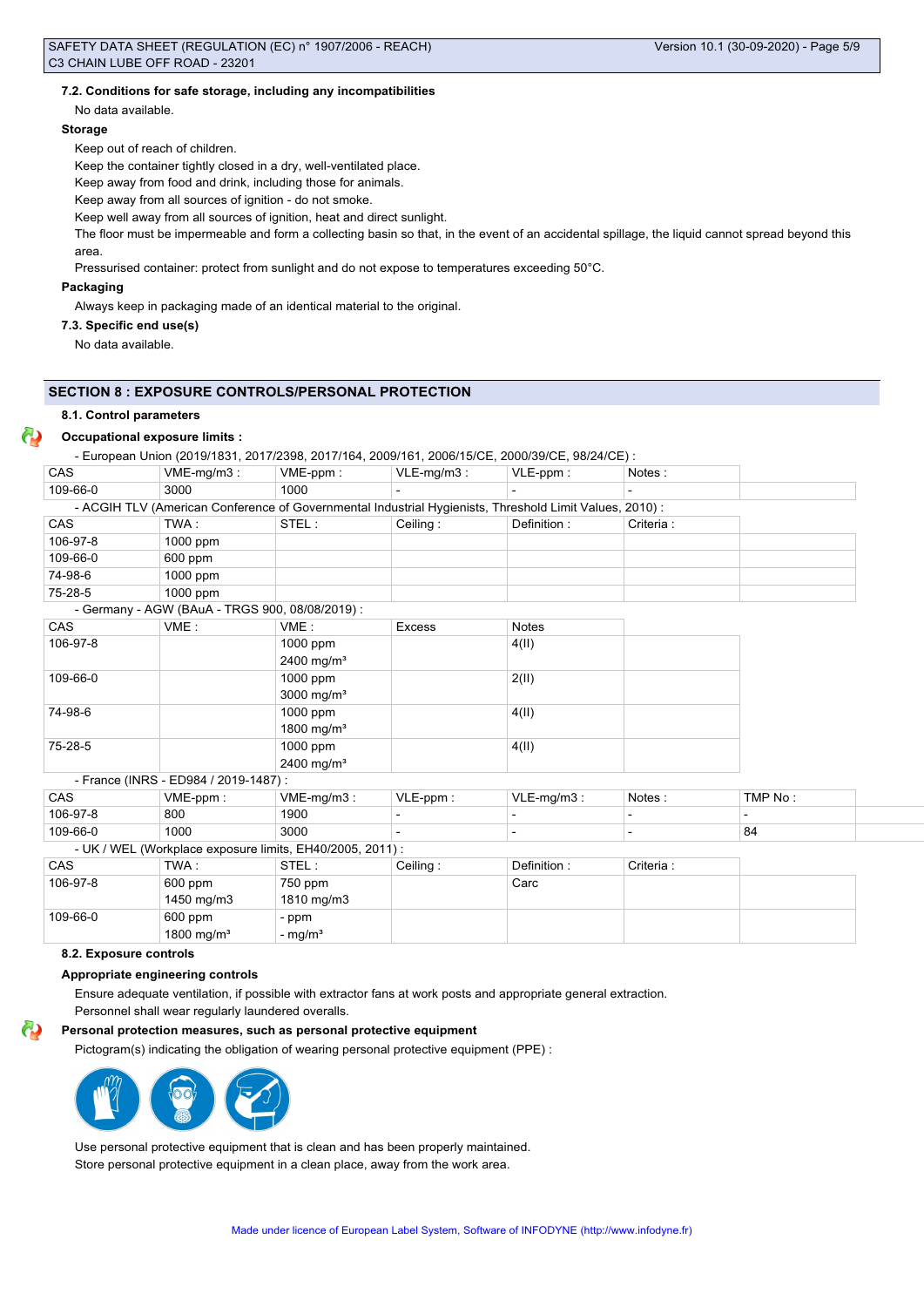Never eat, drink or smoke during use. Remove and wash contaminated clothing before re-using. Ensure that there is adequate ventilation, especially in confined areas.

### **- Eye / face protection**

### Avoid contact with eyes.

Use eye protectors designed to protect against liquid splashes

Before handling, wear safety goggles in accordance with standard EN166.

### **- Hand protection**

Use suitable protective gloves that are resistant to chemical agents in accordance with standard EN ISO 374-1.

Gloves must be selected according to the application and duration of use at the workstation.

Protective gloves need to be selected according to their suitability for the workstation in question : other chemical products that may be handled, necessary physical protections (cutting, pricking, heat protection), level of dexterity required.

Type of gloves recommended :

- Nitrile rubber (butadiene-acrylonitrile copolymer rubber (NBR))

- PVA (Polyvinyl alcohol)
- Recommended properties :

- Impervious gloves in accordance with standard EN ISO 374-2

#### **- Body protection**

Avoid skin contact.

Wear suitable protective clothing.

Suitable type of protective clothing :

In the event of substantial spatter, wear liquid-tight protective clothing against chemical risks (type 3) in accordance with EN14605/A1 to prevent skin contact.

In the event of a risk of splashing, wear protective clothing against chemical risks (type 6) in accordance with EN13034/A1 to prevent skin contact. Work clothing worn by personnel shall be laundered regularly.

After contact with the product, all parts of the body that have been soiled must be washed.

#### **- Respiratory protection**

Avoid breathing vapours.

If the ventilation is insufficient, wear appropriate breathing apparatus.

When workers are confronted with concentrations that are above occupational exposure limits, they must wear a suitable, approved, respiratory protection device.

Type of FFP mask :

Wear a disposable half-mask aerosol filter in accordance with standard EN149/A1.

Category :

- FFP1

Anti-gas and vapour filter(s) (Combined filters) in accordance with standard EN14387 :

- A1 (Brown)

Particle filter according to standard EN143 :

- P1 (White)

### **SECTION 9 : PHYSICAL AND CHEMICAL PROPERTIES**

#### **9.1. Information on basic physical and chemical properties**

### **General information :**

| Dh<br>state | . .<br>' liauid<br>---<br>u |
|-------------|-----------------------------|
|             | Spray.<br>. .               |

### **Important health, safety and environmental information**

| $pH$ :                    | Not relevant.    |
|---------------------------|------------------|
| Flash point interval:     | Not relevant.    |
| Vapour pressure (50°C) :  | Not relevant.    |
| Density:                  | $\prec$ $\gamma$ |
| Water solubility:         | Insoluble.       |
| Chemical combustion heat: | $>= 30$ kJ/g.    |

### **9.2. Other information**

No data available.

### **SECTION 10 : STABILITY AND REACTIVITY**

**10.1. Reactivity**

No data available.

#### **10.2. Chemical stability**

This mixture is stable under the recommended handling and storage conditions in section 7.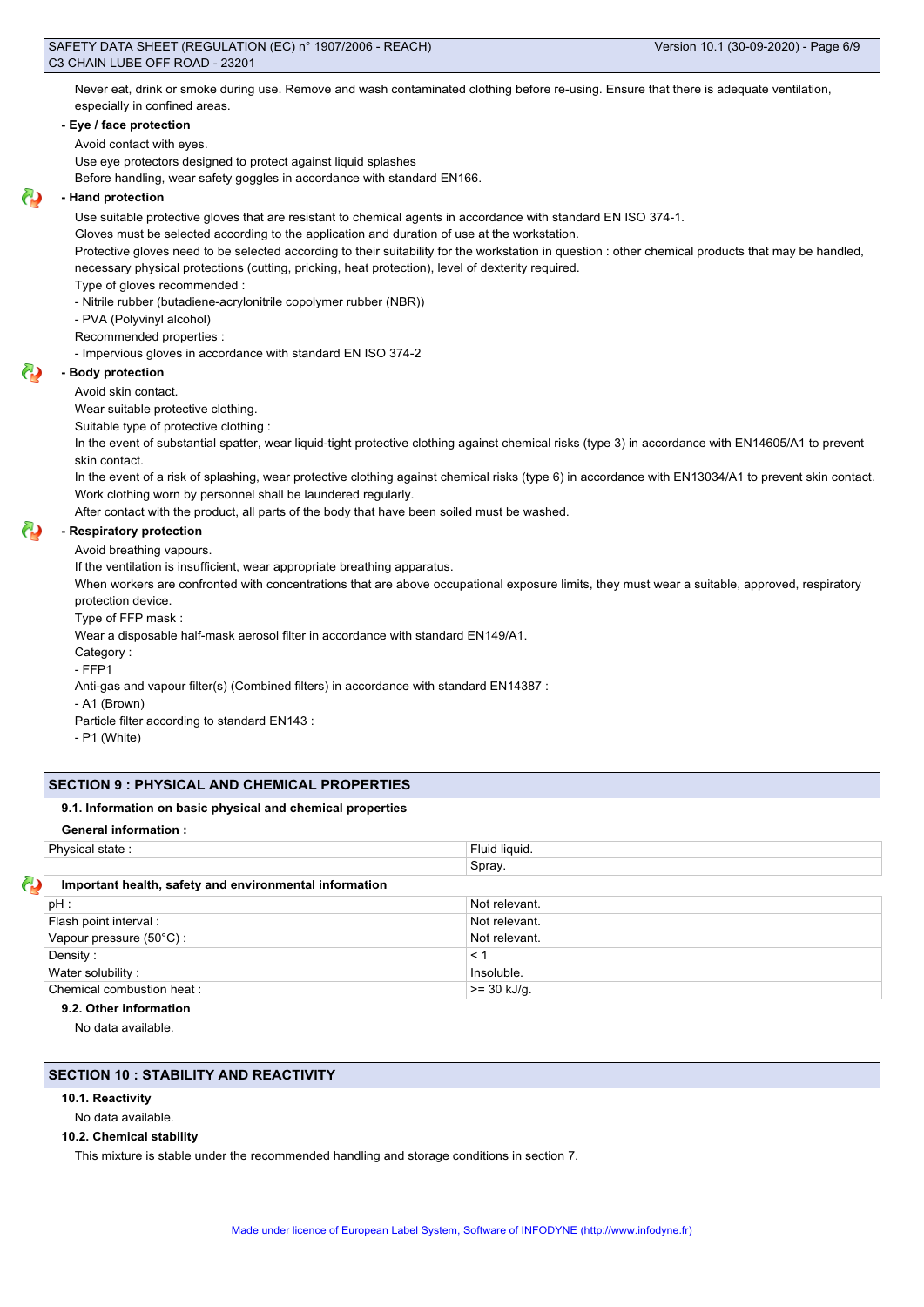#### **10.3. Possibility of hazardous reactions**

When exposed to high temperatures, the mixture can release hazardous decomposition products, such as carbon monoxide and dioxide, fumes and nitrogen oxide.

### **10.4. Conditions to avoid**

Any apparatus likely to produce a flame or to have a metallic surface at high temperature (burners, electric arcs, furnaces etc.) must not be allowed on the premises.

- Avoid :
- heating
- heat

### **10.5. Incompatible materials**

No data available.

### **10.6. Hazardous decomposition products**

The thermal decomposition may release/form :

- carbon monoxide (CO)
- carbon dioxide (CO2)

# **SECTION 11 : TOXICOLOGICAL INFORMATION**

### **11.1. Information on toxicological effects**

Exposure to vapours from solvents in the mixture in excess of the stated occupational exposure limit may result in adverse health effects such as mucous membrane and respiratory system irritation and adverse effects on kidney, liver and central nervous system.

Symptoms produced will include headaches, numbness, dizziness, fatigue, muscular asthenia and, in extreme cases, loss of consciousness. Repeated or prolonged contact with the mixture may cause removal of natural oil from the skin resulting in non-allergic contact dermatitis and absorption through the skin.

Splashes in the eyes may cause irritation and reversible damage

Narcotic effects may occur, such as drowsiness, narcosis, decreased alertness, loss of reflexes, lack of coordination or dizziness. Effects may also occur in the form of violent headaches or nausea, judgement disorder, giddiness, irritability, fatigue or memory disturbance. Aspiration toxicity includes severe acute effects such as chemical pneumonia, varying degrees of pulmonary injury or death following aspiration.

### **11.1.1. Substances**

No toxicological data available for the substances.

### **11.1.2. Mixture**

### **Aspiration hazard :**

May be fatal if swallowed and enters airways.

Aspiration toxicity includes severe acute effects such as chemical pneumonia, varying degrees of pulmonary injury or death following aspiration.

# **SECTION 12 : ECOLOGICAL INFORMATION**

Harmful to aquatic life with long lasting effects.

The product must not be allowed to run into drains or waterways.

### **12.1. Toxicity**

#### **12.1.2. Mixtures**

No aquatic toxicity data available for the mixture.

#### **12.2. Persistence and degradability**

No data available.

### **12.3. Bioaccumulative potential**

No data available.

### **12.4. Mobility in soil**

Not very mobile in soil.

The product is insoluble in water and will spread on the surface

### **12.5. Results of PBT and vPvB assessment**

No data available.

#### **12.6. Other adverse effects**

Do not dispose of the product in the natural environment, effluents or surface waters.

### **German regulations concerning the classification of hazards for water (WGK, AwSV vom 18/04/2017, KBws) :**

WGK 2 : Hazardous for water.

### **SECTION 13 : DISPOSAL CONSIDERATIONS**

Proper waste management of the mixture and/or its container must be determined in accordance with Directive 2008/98/EC.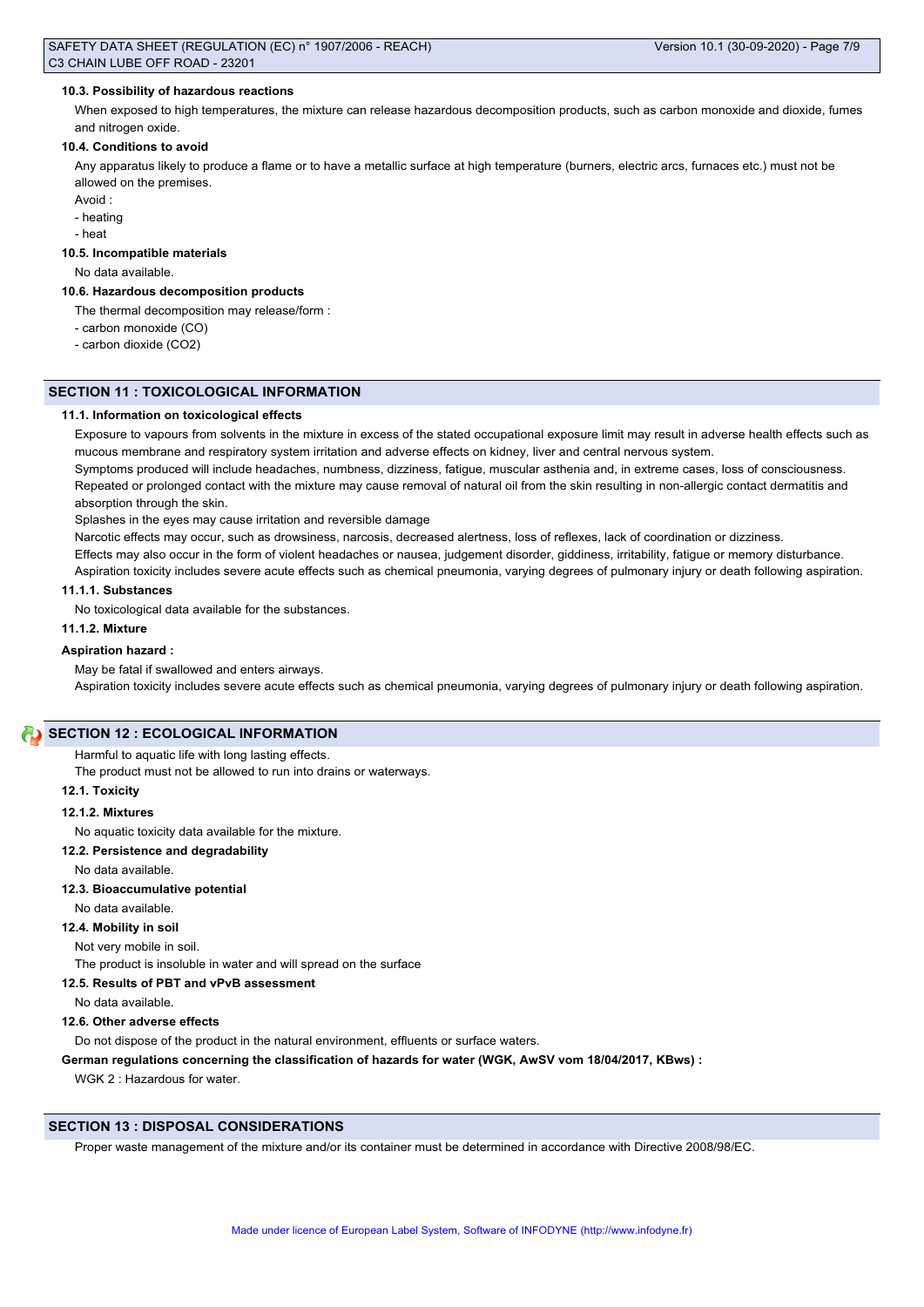### **13.1. Waste treatment methods**

Do not pour into drains or waterways.

### **Waste :**

Waste management is carried out without endangering human health, without harming the environment and, in particular without risk to water, air, soil, plants or animals.

Recycle or dispose of waste in compliance with current legislation, preferably via a certified collector or company.

Do not contaminate the ground or water with waste, do not dispose of waste into the environment.

### **Soiled packaging :**

Empty container completely. Keep label(s) on container. Give to a certified disposal contractor.

# **SECTION 14 : TRANSPORT INFORMATION**

Transport product in compliance with provisions of the ADR for road, RID for rail, IMDG for sea and ICAO/IATA for air transport (ADR 2019 - IMDG 2018 - ICAO/IATA 2020).

# **14.1. UN number**

1950

### **14.2. UN proper shipping name**

UN1950=AEROSOLS, flammable

### **14.3. Transport hazard class(es)**

- Classification :



-

-

2.1 **14.4. Packing group**

### **14.5. Environmental hazards**

### **14.6. Special precautions for user**

| ADR/RID     | Class          | Code                     | Pack gr.                 | Label     | Ident.                   | LQ                                  | Provis.            | EQ                    | Cat.            | Tunnel |  |
|-------------|----------------|--------------------------|--------------------------|-----------|--------------------------|-------------------------------------|--------------------|-----------------------|-----------------|--------|--|
|             | 2              | 5F                       | $\overline{\phantom{0}}$ | 2.1       | $\overline{\phantom{0}}$ | 1 <sub>L</sub>                      | 190 327<br>344 625 | E <sub>0</sub>        | $\overline{2}$  | D      |  |
| <b>IMDG</b> | Class          | 2°Label                  | Pack gr.                 | LQ        | <b>EMS</b>               | Provis.                             | EQ                 | Stowage<br>Handling   | Segregati<br>on |        |  |
|             | $\overline{2}$ | See SP63                 |                          | See SP277 | $F-D. S-U$               | 63 190<br>277 327<br>344 381<br>959 | E <sub>0</sub>     | $-SW1$<br><b>SW22</b> | <b>SG69</b>     |        |  |
| <b>IATA</b> | Class          | 2°Label                  | Pack gr.                 | Passager  | Passager                 | Cargo                               | Cargo              | note                  | EQ              |        |  |
|             | 2.1            | $\overline{\phantom{0}}$ | $\overline{\phantom{0}}$ | 203       | 75 kg                    | 203                                 | 150 kg             | A145 A167<br>A802     | E0              |        |  |
|             | 2.1            | $\overline{\phantom{a}}$ | $\overline{\phantom{0}}$ | Y203      | 30 kg G                  | $\overline{\phantom{a}}$            |                    | A145 A167<br>A802     | E0              |        |  |

For limited quantities, see part 2.7 of the OACI/IATA and chapter 3.4 of the ADR and IMDG.

For excepted quantities, see part 2.6 of the OACI/IATA and chapter 3.5 of the ADR and IMDG.

**14.7. Transport in bulk according to Annex II of Marpol and the IBC Code**

# No data available.

### **SECTION 15 : REGULATORY INFORMATION**

**15.1. Safety, health and environmental regulations/legislation specific for the substance or mixture**

### **- Classification and labelling information included in section 2:**

# The following regulations have been used:

- Directive 75/324/CEE modified by directive 2013/10/UE
- EU Regulation No. 1272/2008 amended by EU Regulation No. 2020/217 (ATP 14)
- **Container information:**